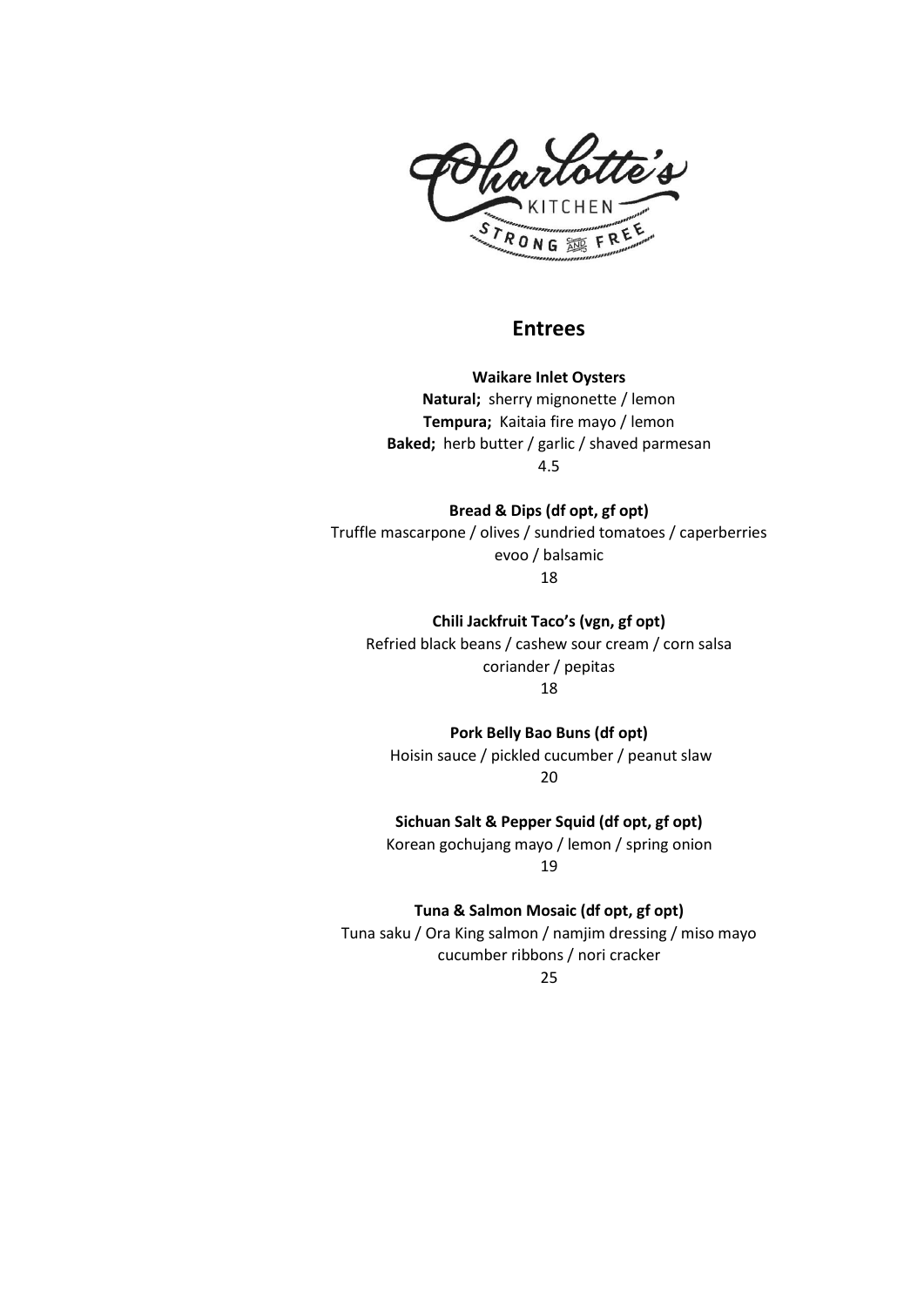#### **Mains**

**Roti Canai (vgn)**

Cauliflower / kumara / hummus / crispy quinoa green salad leaves / parsnip crisps / tamarind & chili dressing 30

**Linguine ai Frutti di Mare (df opt, gf opt)**

Prawns / squid / market fish / mussels / basil / garlic sundried tomatoes / jalapeños 32

**Pan-seared Northland Market Fish (df opt, gf opt)**

Miso kumara puree / bok choy / kombu broth / edamame piko piko / lemon 45

**'Speckled Park' Scotch Fillet**

Gnocchi a la Romana / broccolini / kawakawa chimichurri 46

## **To Share**

**Slow Roasted Pork Knuckle (dinner only) (gf opt)**

Truffle mashed potatoes / peanut slaw / dark beer jus 55

**Seafood Platter (gf opt)**

Tuna tataki / Ora King salmon / Waikare Inlet oysters / Snapper wings salt & pepper squid / slipper lobster / cloudy bay clams / prawn crackers fresh wasabi / pickled ginger / pickled cucumber / chili & tamarind dressing / kombu soy dressing 90

**Charlotte's Wood-fired Pizzas** See next page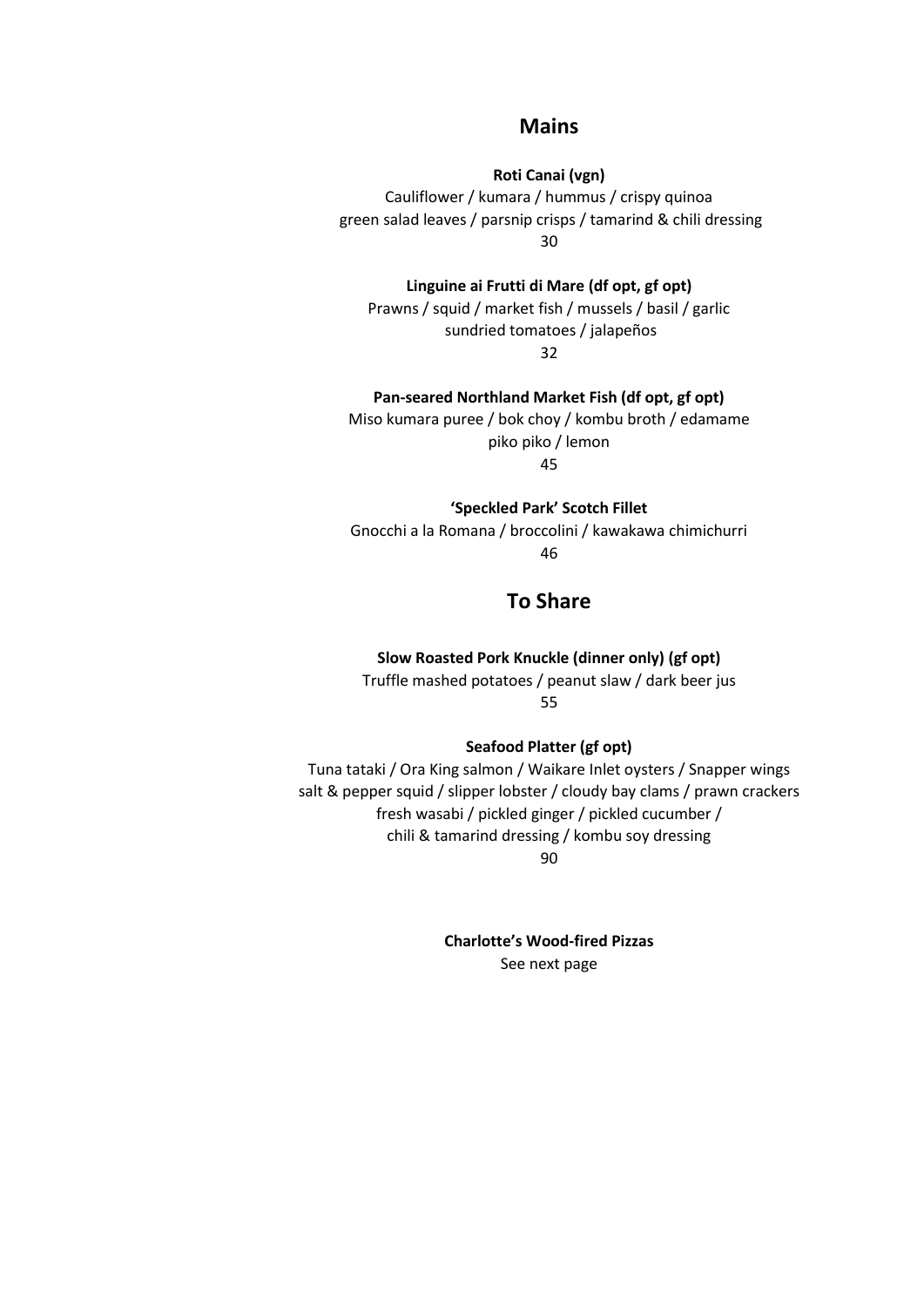

# **Charlotte's Pizzas**

All pizzas are hand crafted with the love that Charlotte felt for her conquests. The pizzas are cooked in a 400˚C wood-burning custom-made oven in true Napoli style. They may have black bits and might not be perfectly round all the time. All tomatoes are "San Marzano" Italian tomatoes and Buffalo mozzarella is sourced from Clevedon Valley Buffalo Co.

**Aglio Pizza Bread**

Confit garlic / oregano 11

**Margherita (vgn opt)** Tomato base / fresh tomato / buffalo mozzarella / grated mozzarella / basil 26

**Funghi (vgn opt)** Garlic base / button mushrooms / buffalo mozzarella / grated mozzarella rocket / truffle oil

28

**Prosciutto** Tomato base / buffalo mozzarella / grated mozzarella / prosciutto / rocket 32

**Carne**

Tomato base / salami / pork & fennel sausage / buffalo mozzarella rocket / chilli oil 32

**Smoked Salmon** 

Tomato base / smoked salmon / capers / red onion / dill crème fraiche 30

> *Gluten free base +\$4 Vegan cheese +\$4*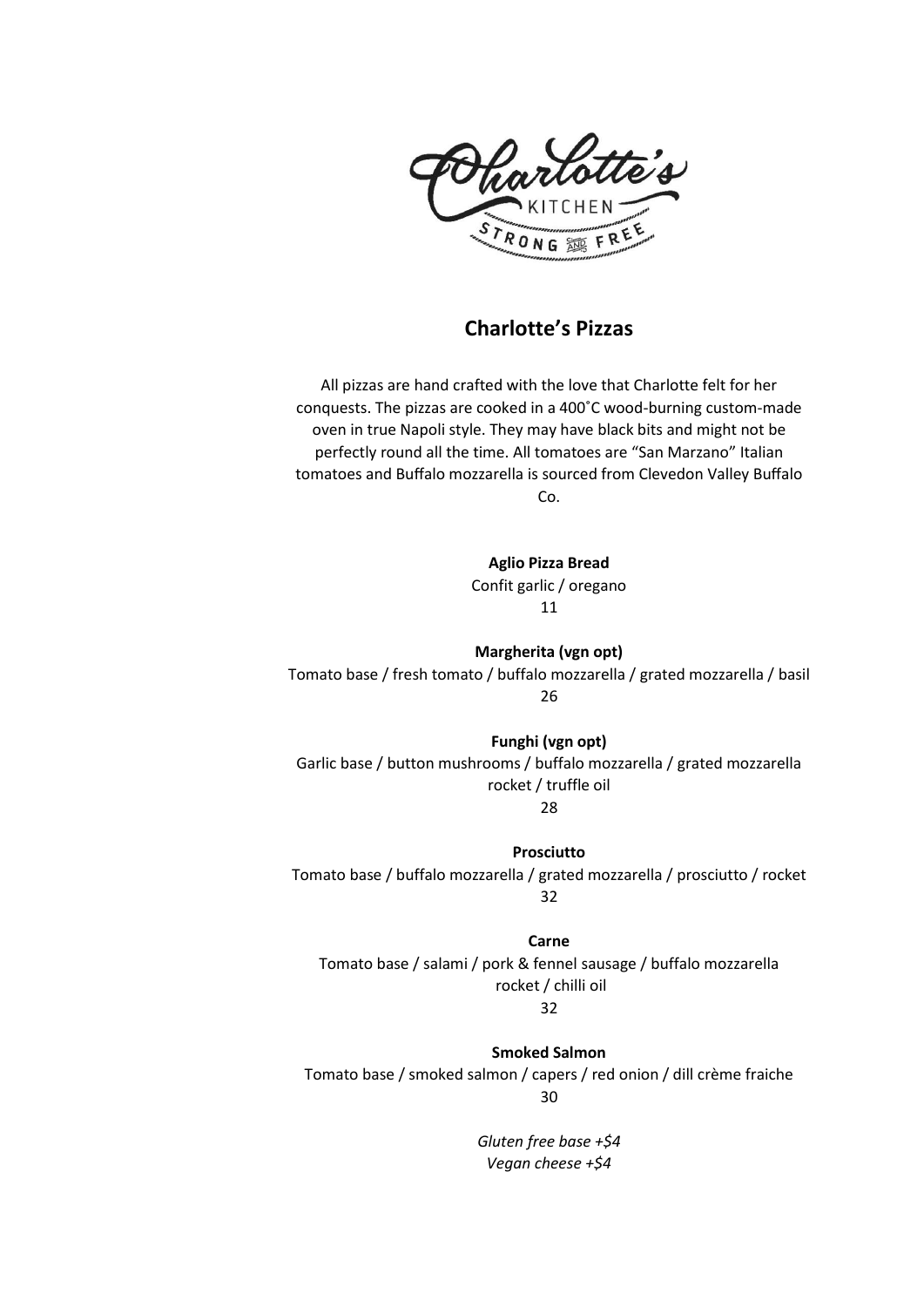

**Charlotte's Sides**

**Pomme Fritz (df opt, gf opt)** Parmesan / truffle salt / aioli 11

**Green Vegetables (df, gf opt)** Roast capsicum / fried onion / confit garlic / sesame dressing 10

> **Cauliflower Gratin (gf opt)** Shallots / thyme / nutmeg 12

> > **Mashed Potatoes** Black truffle 12

**Peanut Slaw (df, gf opt, vgn opt)** Japanese mayo / balsamic dressing

10

**Cos Lettuce (df opt, gf opt)** Parmesan / pancetta / pumpkin seeds / ranch dressing 11

**Prawn Crackers**

Korean gochujang mayo

8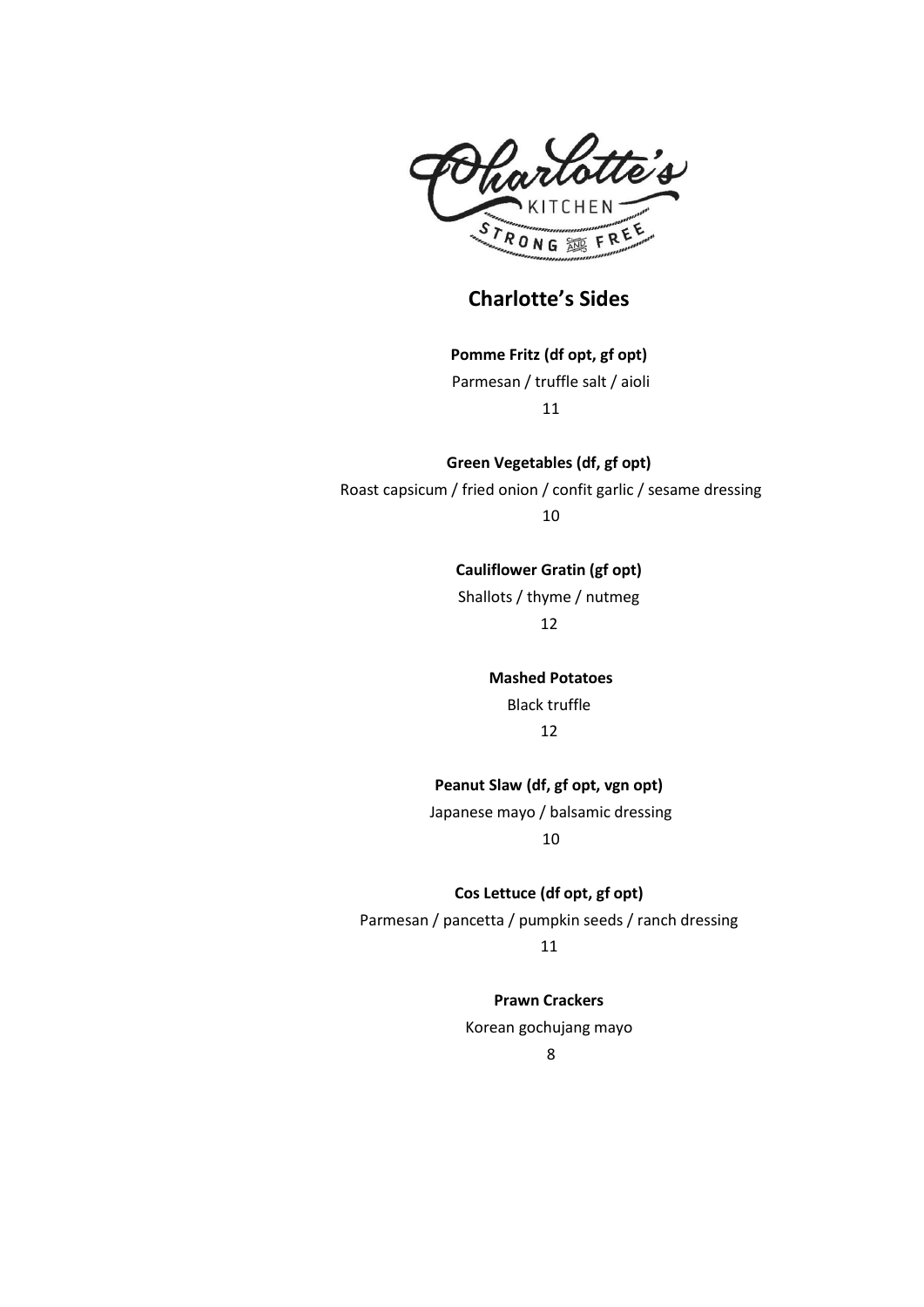

### **Desserts**

**Chocolate Fondant** Vanilla ice cream / berry compote / praline 15

**Tonka Bean Mille Feuille** Plum gel / walnut snow / chocolate sauce 'Charlie's Gelato' rum & raisin ice cream 16

**'Charlie's Gelato' Sorbet Selection (gf opt, vgn)** Ask our lovely staff for our daily selection 16

**Chef's Cheese Selection (gf opt)** Mixed nuts / fresh fruit / relish / crackers

25

# **Love Charlotte's Kitchen?**

**t-shirt 35**

**trucker cap 22**

**stubby holder 10**